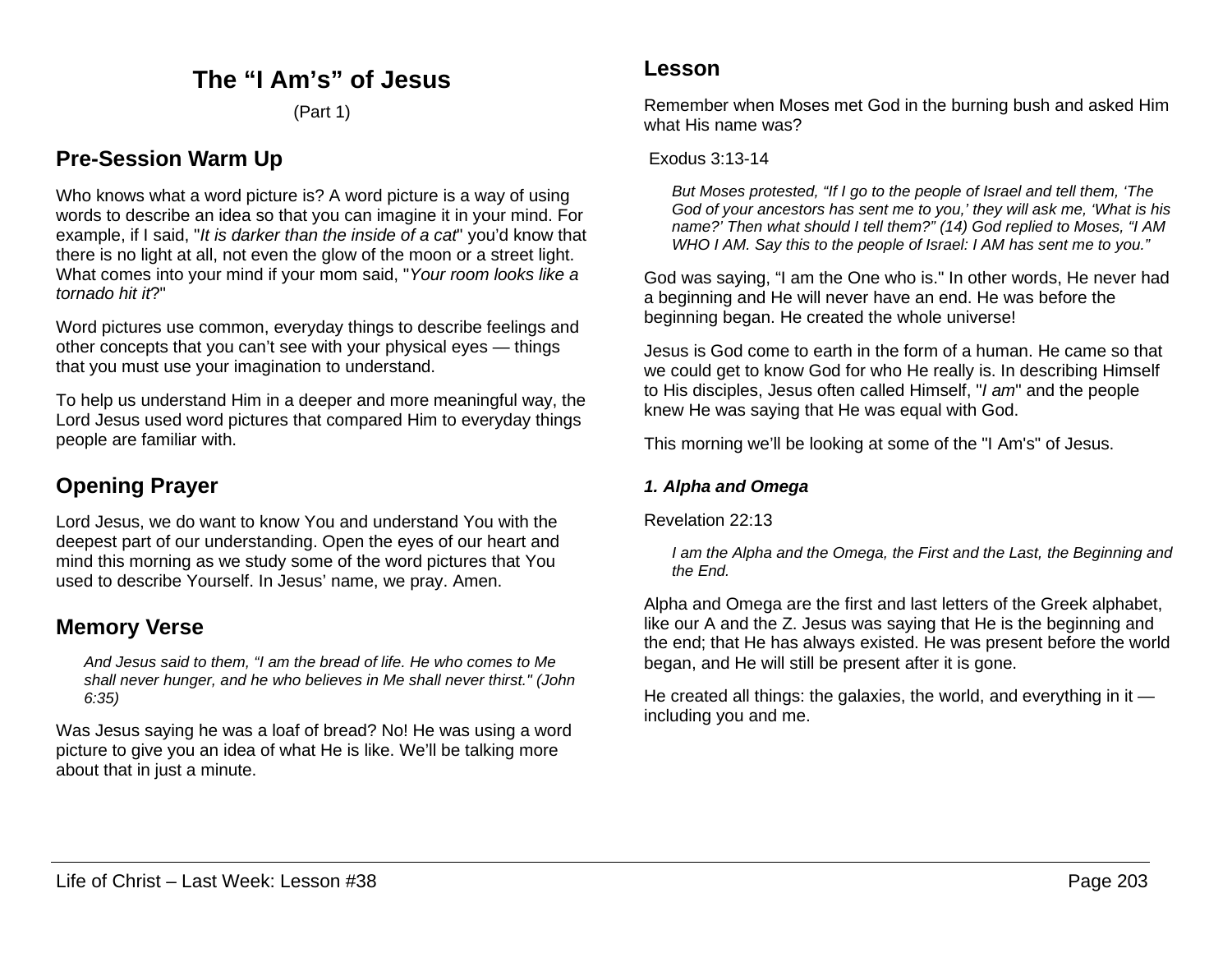#### Colossians 1:15-16

*Christ is the visible image of the invisible God. He existed before anything was created and is supreme over all creation, (16) for through him God created everything in the heavenly realms and on earth. He made the things we can see and the things we can't see—such as thrones, kingdoms, rulers, and authorities in the unseen world. Everything was created through him and for him.*

He keeps all systems going — orbits, gravity, tides, seasons, day and night. By telling us He is the Alpha and the Omega, Jesus is reminding us that He will never leave us. He will be with us forever. He should be the One we put first in our lives.

#### *2. Bread of Life*

In teaching his disciples, Jesus told them that just like the Father gave the Israelites manna from heaven during their 40-year journey through the wilderness to the Promised Land, the Father gives Jesus to people during their journey through life towards heaven.

#### John 6:32-35

*Jesus said, "I tell you the truth, Moses didn't give you bread from heaven. My Father did. And now he offers you the true bread from heaven. (33) The true bread of God is the one who comes down from heaven and gives life to the world." (34) "Sir," they said, "give us that bread every day." (35) Jesus replied, "I am the bread of life. Whoever comes to me will never be hungry again. Whoever believes in me will never be thirsty.*

Jesus was comparing Himself with bread, a common, everyday thing that everybody can understand. [Teacher, before class cut a slit in the bottom of a round loaf of French bread and pull out a little of the bread. Tuck a pocket-sized New Testament in the loaf. During the pre-session activity, have the children come and break bread with you. They will be amazed to find the Bible inside the loaf and will make the connection between the Word of God and the bread. Ask them what similarities they see in the qualities of bread and Jesus.]

Bread is the basic food of life (the staff of life). You and I cannot live very long without eating, can we? Bread brings you nourishment and makes you grow. In the same way that food is the only source of life here on earth, Jesus is the only source of eternal life.

As our bodies feel hunger for food, so our souls feel hunger for forgiveness and peace. Only Jesus can satisfy the hunger of your soul. Just as bread will not do you any good unless you take it into your body, Jesus will not save you until you receive Him as your Savior from sin. Once you do, the Lord will continue to "feed" you spiritually through His Word.

#### *3. Light of the World*

Jesus also compared Himself with light, another common, everyday thing that everybody can understand.

#### John 8:12

*Jesus spoke to the people once more and said, "I am the light of the world. If you follow me, you won't have to walk in darkness, because you will have the light that leads to life."*

Have you ever been in a place that was "darker than the inside of a cat?" When it's completely dark you can't see where you're going, can you? You can't even see your own hand held up in front of your face. If you were trying to go somewhere you could stumble and fall or get lost. You might end up on the wrong path, one that would lead you to the edge of a cliff.

Darkness is often used as a symbol of evil, sin, and ignorance. Jesus says He is the Light of the World. He is not one of many lights; He is the only "light" that can make our spiritual darkness disappear. He is like the sun that shines on everyone in the whole world. To come into the "light," a person must admit he is in the darkness of his sin and receive Jesus as Savior.

Just like the sun is the physical light of the world, Jesus is the spiritual light of the world. [Teacher, use a flash light to show how Jesus turns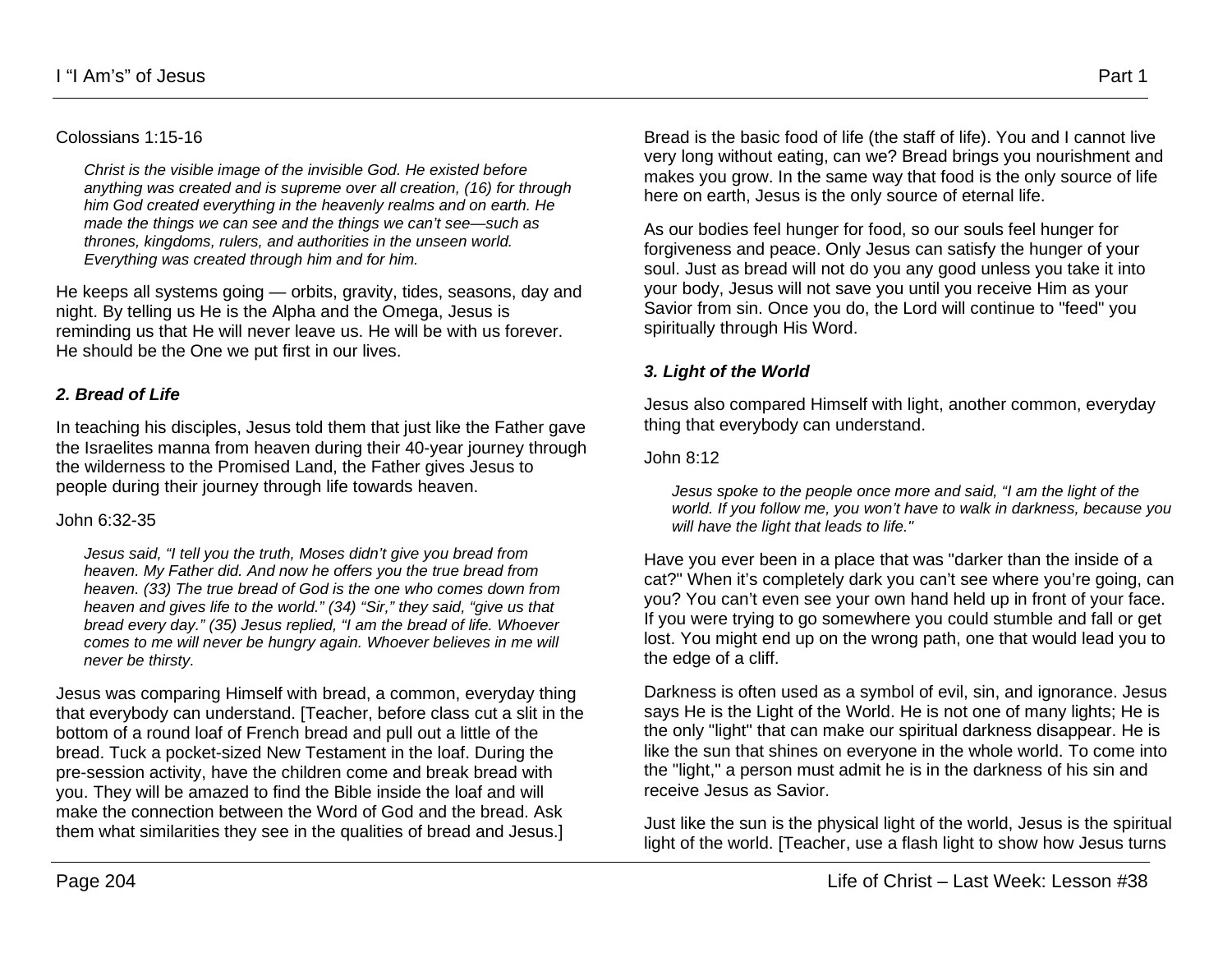your darkness into light. Show how it lights up a dark room.] Jesus' life brings light to mankind. In His light, [Shine the flashlight on each child...] we see ourselves as we really are (sinners in need of a Savior). When we follow Jesus, the true Light, we can avoid walking blindly and falling into sin. He lights the path ahead of us so we can see how to live. He removes the darkness of sin from our lives. If you let Jesus guide your life, you'll never need to stumble in the darkness.

Believers are also called, "*the light of the world*":

Matt 5:14, 16

*"You are the light of the world… (16) In the same way, let your good deeds shine out for all to see, so that everyone will praise your heavenly Father.*

We are not the source of the light; Jesus is. [Teacher, compare the flashlight battery to Jesus. The torch is useless without it.] As the moon reflects the light of the sun, so we are to reflect the truth and purity of the Lord Jesus to everyone around us.

# **Closing Prayer**

Jesus, thank You for using so many great word pictures to describe Yourself to us. We can understand what it means when you say You are the bread of life or the light of the world because we know what bread and light are like. These word pictures give us a deeper understand of who You are. We always want to be hungry for You, Lord Jesus. Help us to continue to feed upon Your word so that we might know you better every day. In Jesus' name, we pray. Amen.

# **Learning Centers**

## **Craft Corner**

Have children draw pictures of the three ways Jesus described Himself in today's lesson: A-Z, Bread, and Light. As they work on their pictures have them explain how Jesus is like these things.

#### **Game Center**

Use the following questions in a game of your choice:

- 1. What is a word picture? (A way of using words to describe an idea so that you can imagine it in your mind.)
- 2. What did God tell Moses His name is and what does it mean? (I Am, meaning God is and He always was and will always be. He never had a beginning and never will have an end.)
- 3. When Jesus described Himself to people and said, "I Am" what did people think He was telling them? (That He is equal with God.)
- 4. What does Alpha and Omega mean? (They are the first and last letters of the Greek alphabet.)
- 5. What did Jesus mean when He said He was the Alpha and the Omega? (He is the beginning and the end; that He has always exited.)
- 6. How is Jesus like bread? (Bread brings us nourishment. Food is the only source of life here on earth; Jesus is the only source of eternal life. Only Jesus can satisfy the hunger of your soul.)
- 7. If your body feels hunger for food; what does your soul hunger for? (Forgiveness and peace with God.)
- 8. How can you "feed" your soul? (By reading God's word, praying, fellowshipping with other believers, etc.)
- 9. How is Jesus like a light? (He shows us the darkness of our sin and shows us the right way to live.)
- 10. How are we also called, "*the light of the world*"? (Like the moon reflecting the light of the sun, we are to reflect the truth and purity of the Lord Jesus to everyone around us.)